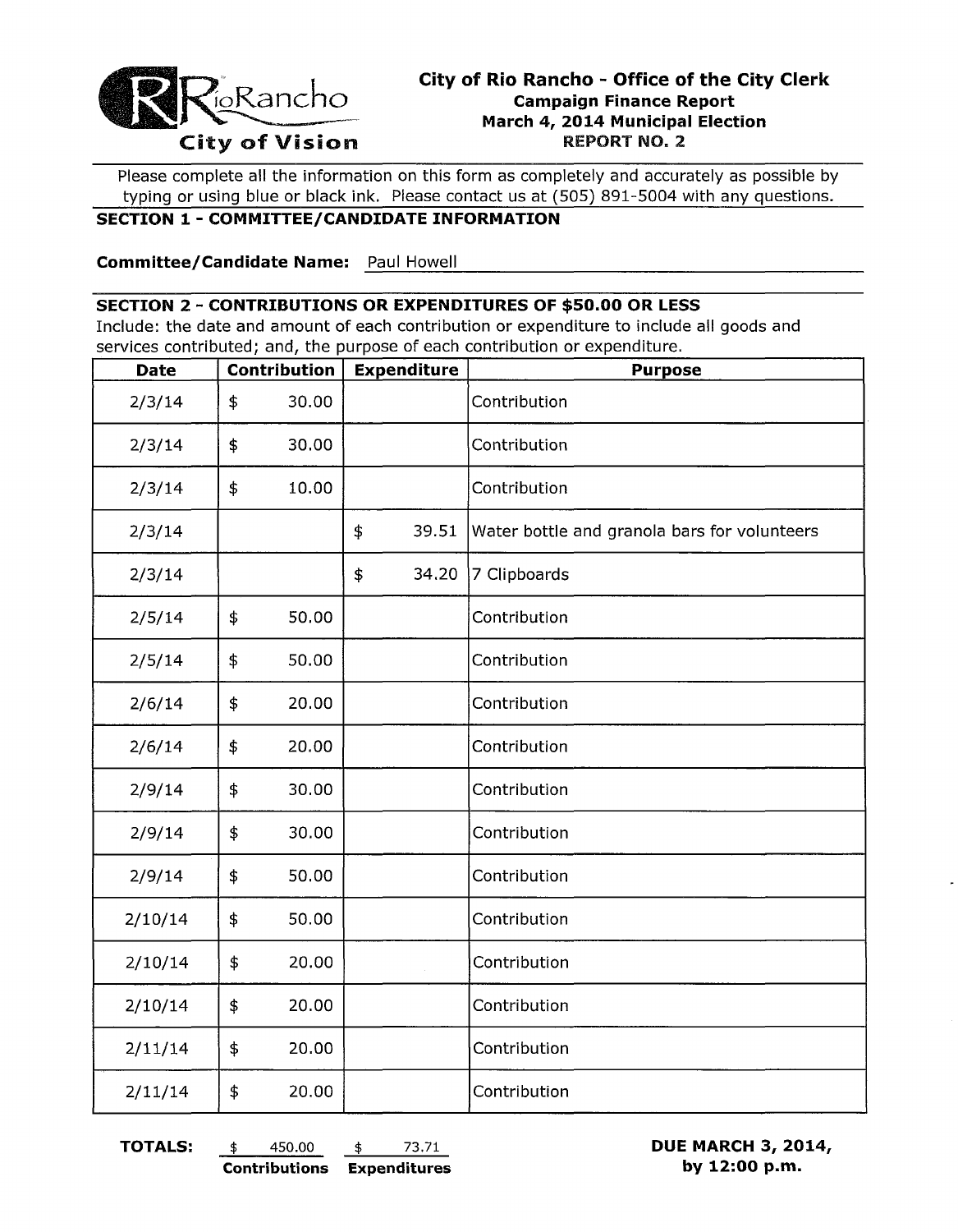### **CITY OF RIO RANCHO - CAMPAIGN FINANCE REPORT NO. 2**

#### **PAGE 2 - Committee Name:**

**SECTION 3 - CONTRIBUTIONS OR EXPENDITURES OF MORE THAN \$50.00 (Cumulative)**  Include: the name and address of the person or entity from whom any cumulative contribution or expenditure of more than \$50.00 was received or made; the date and amount of each contribution or expenditure to include all goods and services contributed; and, the purpose of each contribution or expenditure.

| Date           |              | <b>Contribution Expenditure</b>      | Name/Address                                                            | <b>Purpose</b>                             |  |
|----------------|--------------|--------------------------------------|-------------------------------------------------------------------------|--------------------------------------------|--|
| 2/11/14        | 500.00<br>\$ |                                      | Dorothy Howell, 3011 Southern<br>Blvd SE Apt A, Rio Rancho, NM<br>87124 | Contribution                               |  |
| 2/14/14        |              | \$<br>816.53                         | Turbo Threads, , 1503 Golf<br>Course RD SE, Rio Rancho, NM<br>87124     | Mailers, Signs, and Door Hangers           |  |
| 2/24/14        |              | \$<br>865.38                         | Turbo Threads, , 1503 Golf<br>Course RD SE, Rio Rancho, NM<br>87124     | Postage for Mailers                        |  |
| 2/26/14        | 200.00<br>\$ |                                      | Howard Robinson, 425 Loma<br>Linda Loop NE, Rio Rancho, NM<br>87124     | Contribution                               |  |
| 2/26/14        | \$<br>100.00 |                                      | Christopher Pacheco, 5720 Rio<br>Pinos RD NE, Rio Rancho, NM<br>87144   | Contribution                               |  |
|                |              |                                      |                                                                         |                                            |  |
|                |              |                                      |                                                                         |                                            |  |
|                |              |                                      |                                                                         |                                            |  |
|                |              |                                      |                                                                         |                                            |  |
|                |              |                                      |                                                                         |                                            |  |
|                |              |                                      |                                                                         |                                            |  |
|                |              |                                      |                                                                         |                                            |  |
|                |              |                                      |                                                                         |                                            |  |
|                |              |                                      |                                                                         |                                            |  |
|                |              |                                      |                                                                         |                                            |  |
|                |              |                                      |                                                                         |                                            |  |
|                |              |                                      |                                                                         |                                            |  |
|                |              |                                      |                                                                         |                                            |  |
|                |              |                                      |                                                                         |                                            |  |
|                |              |                                      |                                                                         |                                            |  |
|                |              |                                      |                                                                         |                                            |  |
| <b>TOTALS:</b> | $\ddagger$   | 800.00<br>\$<br><b>Contributions</b> | 1,681.91<br><b>Expenditures</b>                                         | <b>DUE MARCH 3, 2014,</b><br>by 12:00 p.m. |  |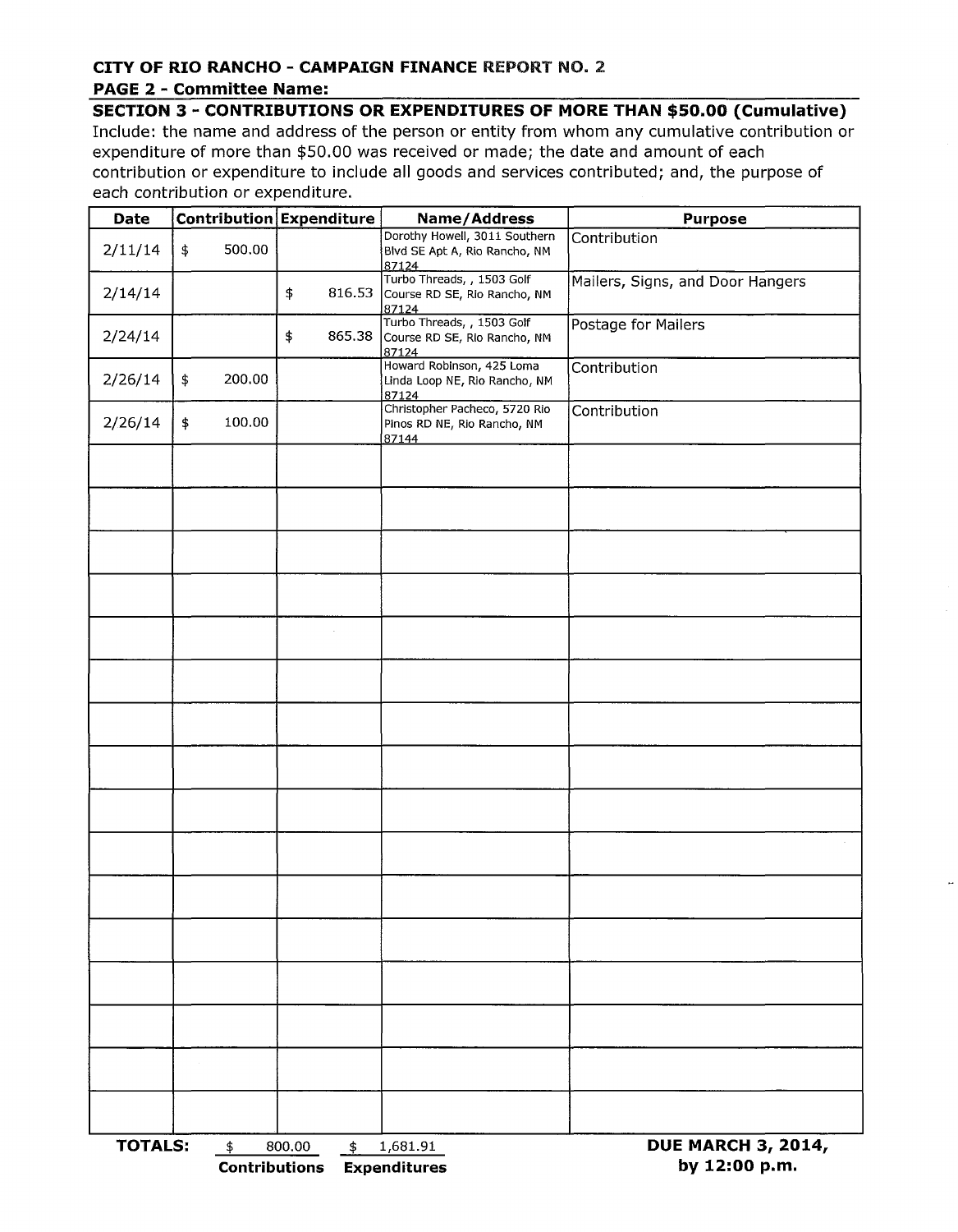## **CITY OF RIO RANCHO - CAMPAIGN FINANCE** REPORT NO.2 **PAGE 3**

**SECTION 4 - TOTALS** 

| Total Contributions Page 1:          | \$             | 450.00 Total Expenditures Page 1: | \$<br>73.71    |
|--------------------------------------|----------------|-----------------------------------|----------------|
| Total Contributions Page 2:          | \$<br>800.00   | Total Expenditures Page 2:        | \$<br>1,681.91 |
| Total Contributions Page 4:          | \$<br>180.49   | Total Expenditures Page 4:        | \$<br>9.79     |
| <b>Total Contributions REPORT 2:</b> | \$<br>1,430.49 | Total Expenditures REPORT 2:      | \$<br>1,765.41 |
| <b>Total Contributions To Date:</b>  | \$<br>3,323.49 | Total Expenditures To Date:       | \$<br>3,062.84 |

**DUE MARCH 3, 2014, by 12:00 p.m.** 

**SECTION** 5 - **APPROVALS** Committee Name: Paul Howell I,  $5$  h awne  $\frac{1}{\omega}$  of extrain thereby declare that this Campaign Finance Report has been prepared with all reasonable diligence and is true and complete.  $\frac{2}{1}$ Authorized Signature of  $M$  and  $\sim$   $10^{14}$ Subscribed and sworn to me this **300** Stamp/Seal OFFICIAL SEAL Daniel J. Valenzuela NOTARY PUBLIC<br>STATE OF NEW MEXICO  $0$   $-20$   $-20$   $\frac{1}{2}$  My Commission Expires My Commission Expires Received in the Office of the City Clerk at  $\frac{8.3}{}$   $(6.5/10.5)$  on the  $\frac{3}{ }$ day of  $\frac{Max - cA}{...}$ , 2014 CITY CLERK MAR 3'14 AM 8/31 Stephen J. Ruger, City Clerk